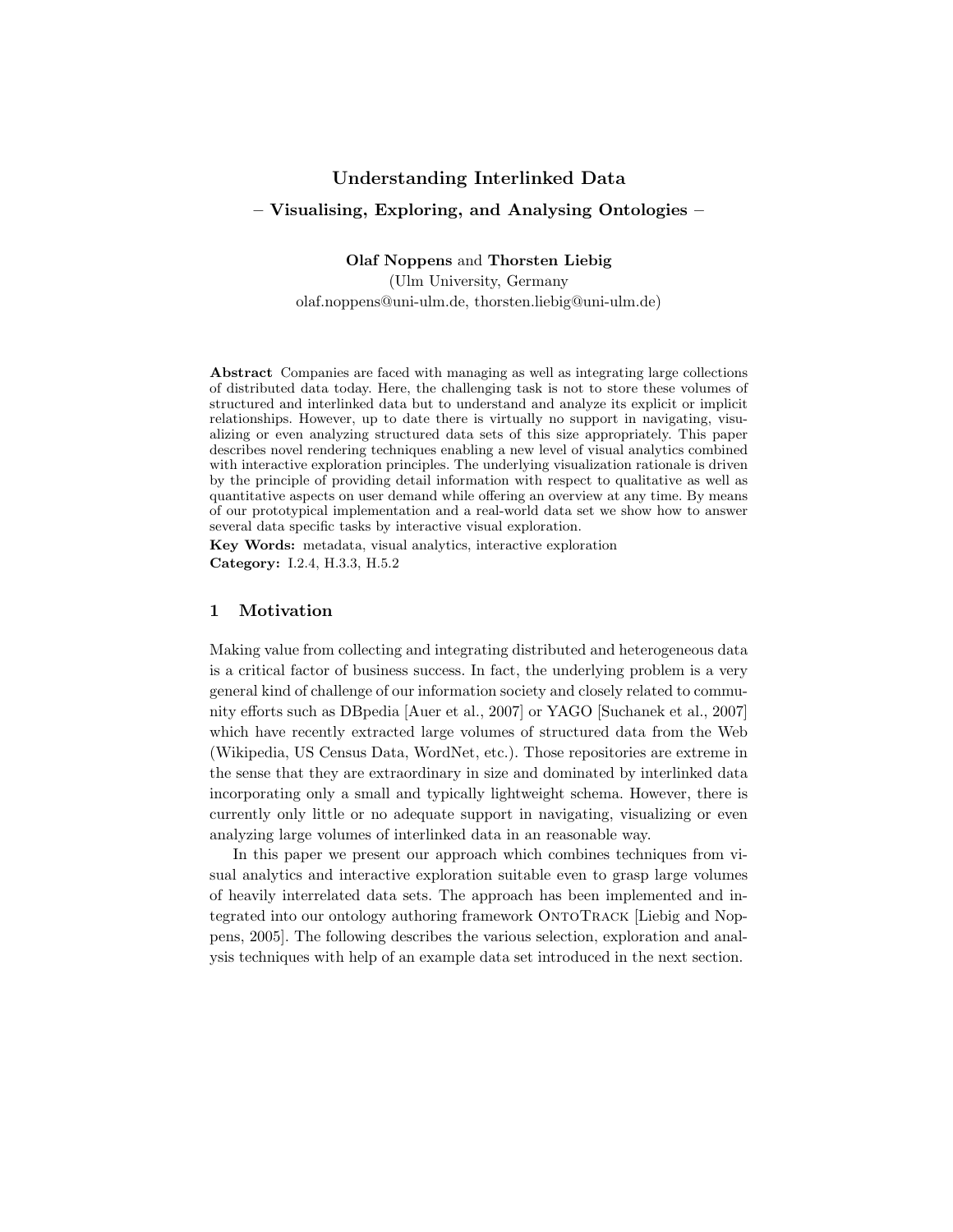# 2 The MONDIAL Database

For illustrating purposes we have chosen a simple but real-world data set, namely the Mondial Database<sup>1</sup> (MONDIAL). It consists of a collection of geographic information compiled from different Web data sources such as the CIA World Factbook, Global Statistics and the Terra database [May, 1999]. The core of a MONDIAL record consists of data about countries, cities as well as deserts, rivers, or ethnic groups mainly collected from the World Factbook. In addition the collection includes statistical data about populations, area, or length. Entities are typed in a lightweight manner with respect to common geographical concepts such as countries, rivers etc. The most substantial information, however, is expressed by the various relationships which relate entities among each other. For instance, the relationship has-City relates countries to cities, flowsthrough-country tells us through which countries a river flows to, etc.

#### 3 Related Work

Understanding knowledge from a visual perspective is a challenge when it comes to large amounts of entities as well as interconnections. Whereas charts help to gain insights to numerical data sets they are not appropriate to depict qualitative relationships.

Current tools for the latter task typically try to combine visualization with interaction in a sense that users can chose between sets of entities they want to inspect or types of relationships they wants to investigate.

A representative of the former is the MatrixBrowser tool [Ziegler et al., 2002]. It allows to select two sets of entities in order to visualize the existing relationships between the set members with help of a 2D matrix as shown in Fig. 1. Here, the x-axis lists all countries and the y-axis all rivers of the MONDIAL data set. A relationship between a specific river and various countries is depicted by a mark in the corresponding intersecting field and connecting horizontal and vertical lines. For instance, Fig. 1 shows the relation flows-through-country between the river Argun and Russia. However, in case of only sparsely related individuals a lot of space is left unused. In addition, large data sets can not be displayed on one screen and hamper to grasp the 'big picture'. Furthermore, due to the nature of a two-dimensional matrix, only the relationships between two kinds of characteristics can be visualized and analyzed at once.

A different paradigm, namely a network centered approach is implemented within Welkin [Mazzocchi and Ciccarese, 2007]. Welkin as well as other RDF visualizing tools such as RDF-Gravity and ISAViz utilize either spring, circle, or tree layout techniques for rendering graphs. Typically the user selects a type

<sup>1</sup> http://www.dbis.informatik.uni-goettingen.de/Mondial/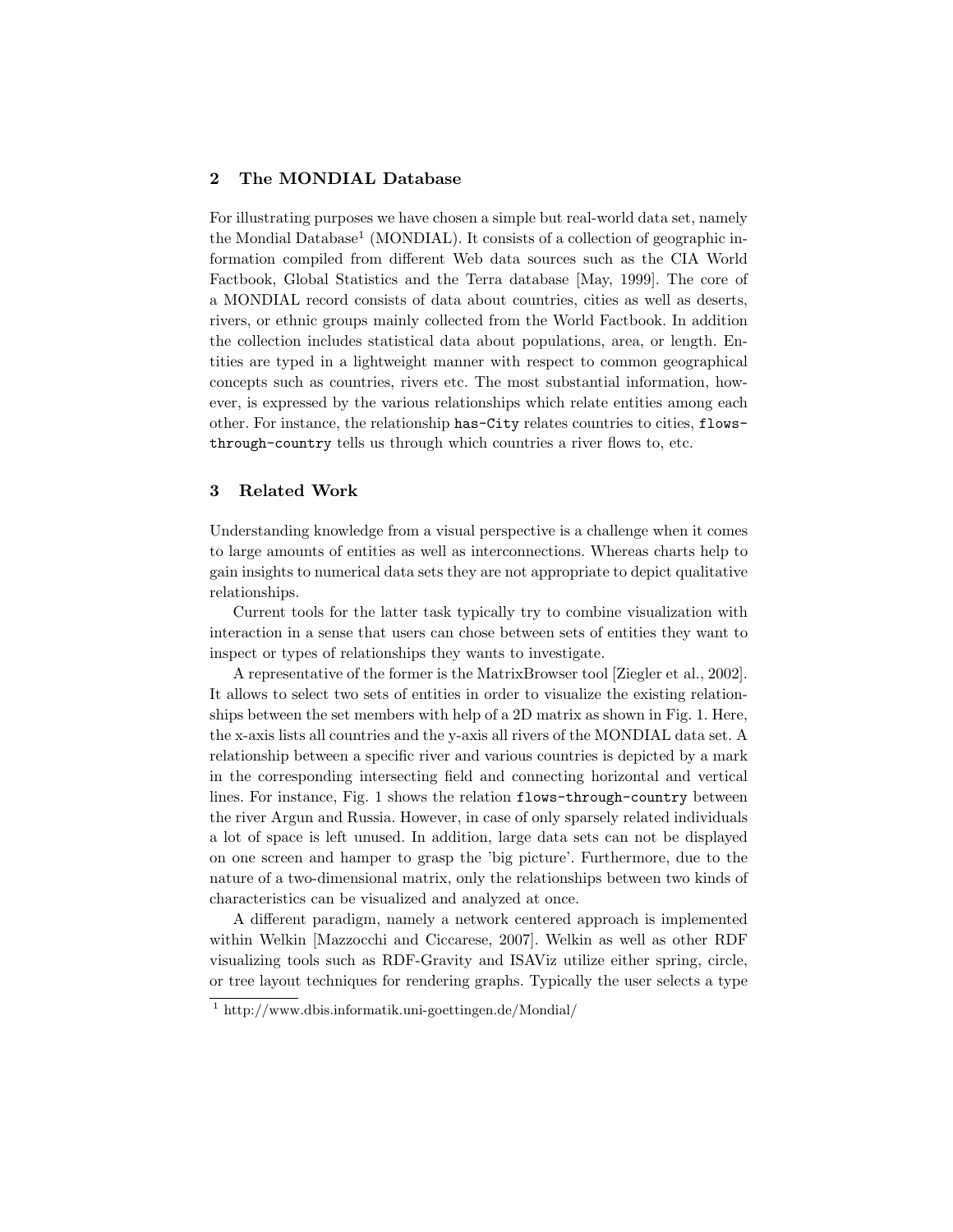

Figure 1: MatrixBrowser visualization of rivers flowing through countries.

of relationship and the corresponding network renders all existing connections of this type. For instance, Fig. 2 shows the same correlation of rivers to countries with respect to the flows-through-country relationship as in Fig. 1. This approach obviously is able to show the connectivity within larger data sets. However, it lacks of quantitative information, may distract in case of many interconnections, and provides no clear distinction between different types of entities.

For the purpose of comparison see the left hand side of Fig. 6 in order to get an idea how the aforementioned coherences are displayed within our approach.

## 4 Visual Analysis through Interactive Exploration

When visualizing ontologies one needs to take their inherent characteristics into account. Therefore our novel visualization paradigm tries to consider qualitative aspects such as clustering of individuals with respect to explicit/implicit concept and relationship assertions as well as quantitative aspects as shown in the following.

# 4.1 Visualizing Qualities

Several studies have shown that it is not advisable to arbitrarily visualize both all dependencies and all particulars at any time [Keim, 2001]. Therefore, in order to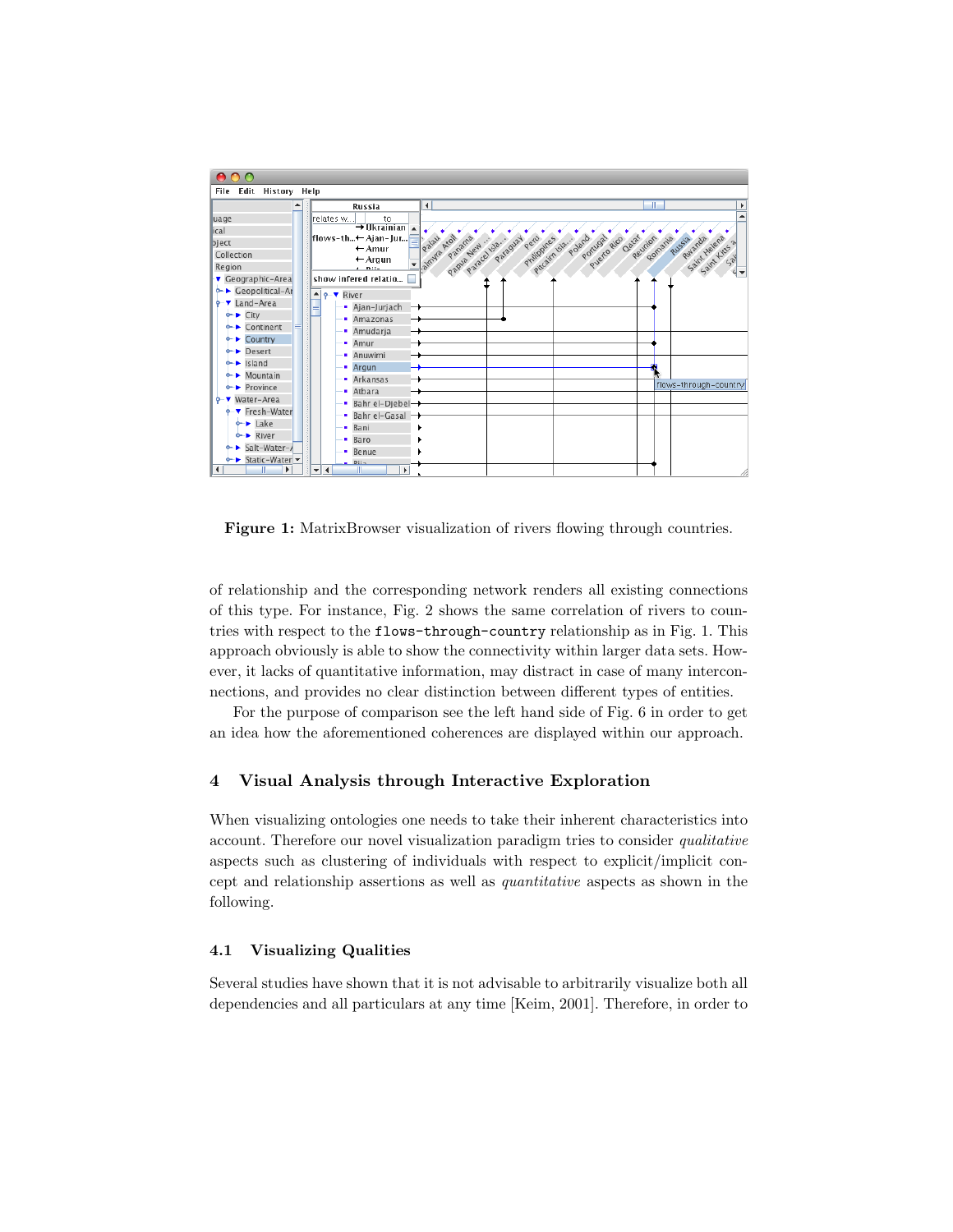

Figure 2: Welkin visualizer with network layout between rivers and countries.

prevent the user in being overwhelmed with currently non-relevant information pieces our user-directed interactive exploration strategy allows for focusing on relevant parts of an ontology, or fractions thereof which promise to unveil deeper insights. Initially, one can either start with a user selected entity (e. g. as the result of a query) or with entities belonging to the same concept such as all European capitals. As the visualization and analysis component is integrated into our OntoTrack framework the latter task can be carried out by dragging a concept from the schema representation pane on the data analysis pane.

We believe that, from the user's point of view, entities with similar characteristics should build obvious clusters from a visual perspective. These clusters are built either from concept or relationship assertions (implicit or explicit). For instance, in the MONDIAL domain all European capitals and all countries to which these capitals belong to can be pooled within a cluster as shown in Fig. 3. Here, entities are visualized as small filled circles within clusters.

A second dimension of abstraction is used to draw entities in a cluster only if the amount of entities is below a user-definable limit. To easily compare the amount in that cluster its diameter approximates the amount of entities. In addition, the number of fillers are drawn on a cluster as it can be seen in the middle cluster in Fig. 5. Additional detail information for each entity such as an image, information about the population of countries etc. in the MONDIAL domain is provided in an optional scroll-able list as shown on the left hand side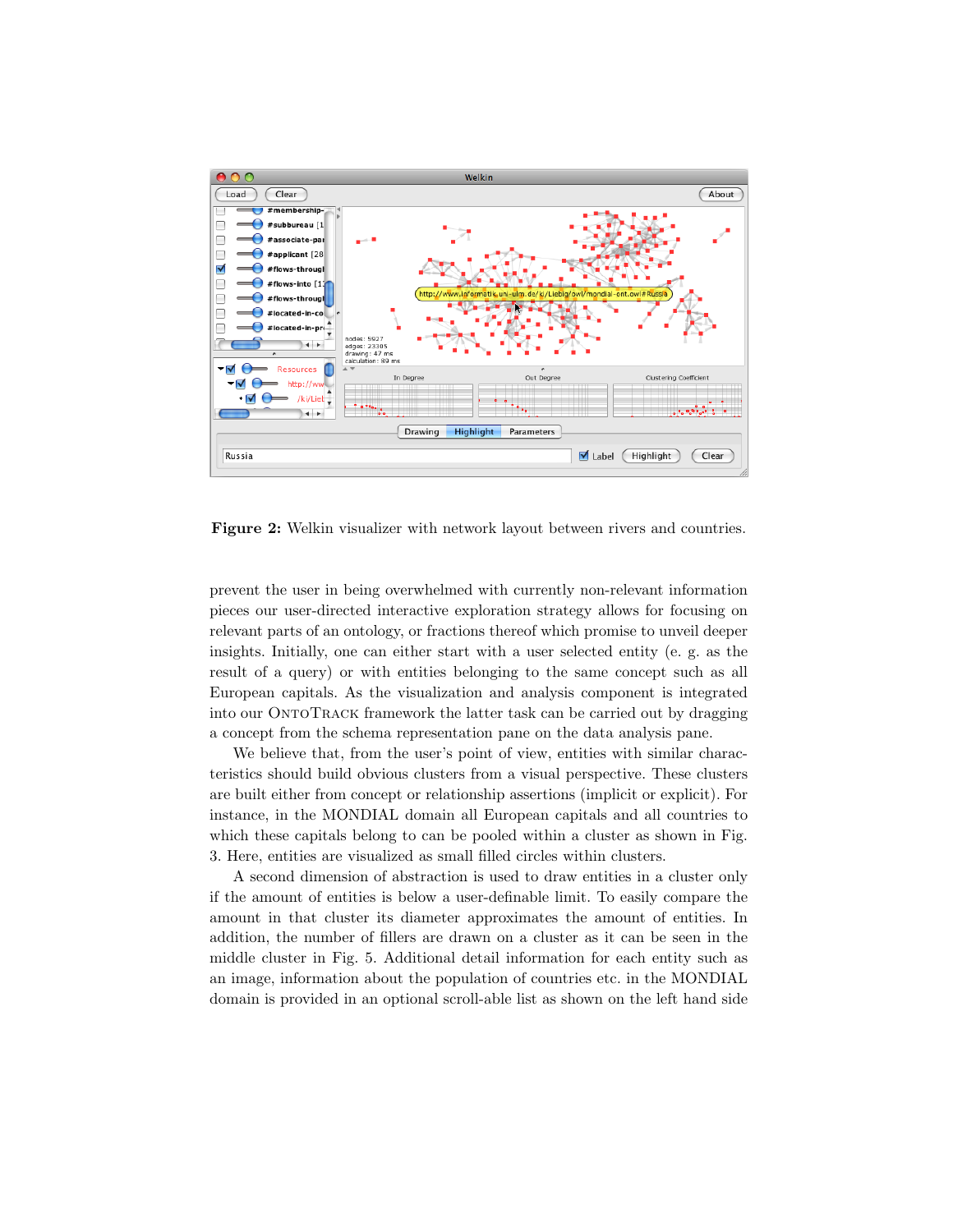

Figure 3: Clustering and club visualization.

#### of Fig. 3.

Instead of given each relationship between single entities a first-class visual representation and overloading the screen area, entities are grouped by their connecting relationship(s). Relationships are represented by clubs originating from the set of entities which are considered as the relationship's subject to its objects. This "club visualization" metaphor can be seen in Fig. 3. Here, the club connects the cluster containing all European capitals and all countries to which these capitals belong to, i. e. the cluster sets are connected via the is-capitalof relationship. In addition, not only the union of all entities in a cluster can form the origin of a club but also single entities as shown in Fig. 5.

A graphical radial preview menu of related entities grouped by their connecting relationships guides the user through the next exploration steps after clicking on the graphical representation of an entity or a cluster. In order to allow a more flexible exploration, the exploration direction is not limited to the defined direction of the relationship. For instance, the club shown in Fig. 4 represents all countries (right-hand side of the club) that are bordered to European countries (left-hand side). Here, the preview displays different relationships such as ethnicgroups or encompassed and one can easily grasp that in Armenia there are 3 ethnic groups, or in ontological terms: "Armenia" is related to 3 entities with respect to the relationship ethnicgroups. Note that the preview also shows the hierarchical structure of the relationships: has-city is a super-relationship of has-province-capital. The implied direction of an expansion is denoted by an arrow sign next to the relationship's label.

Each cluster as well as each (visible) entity can serve as a follow-up point for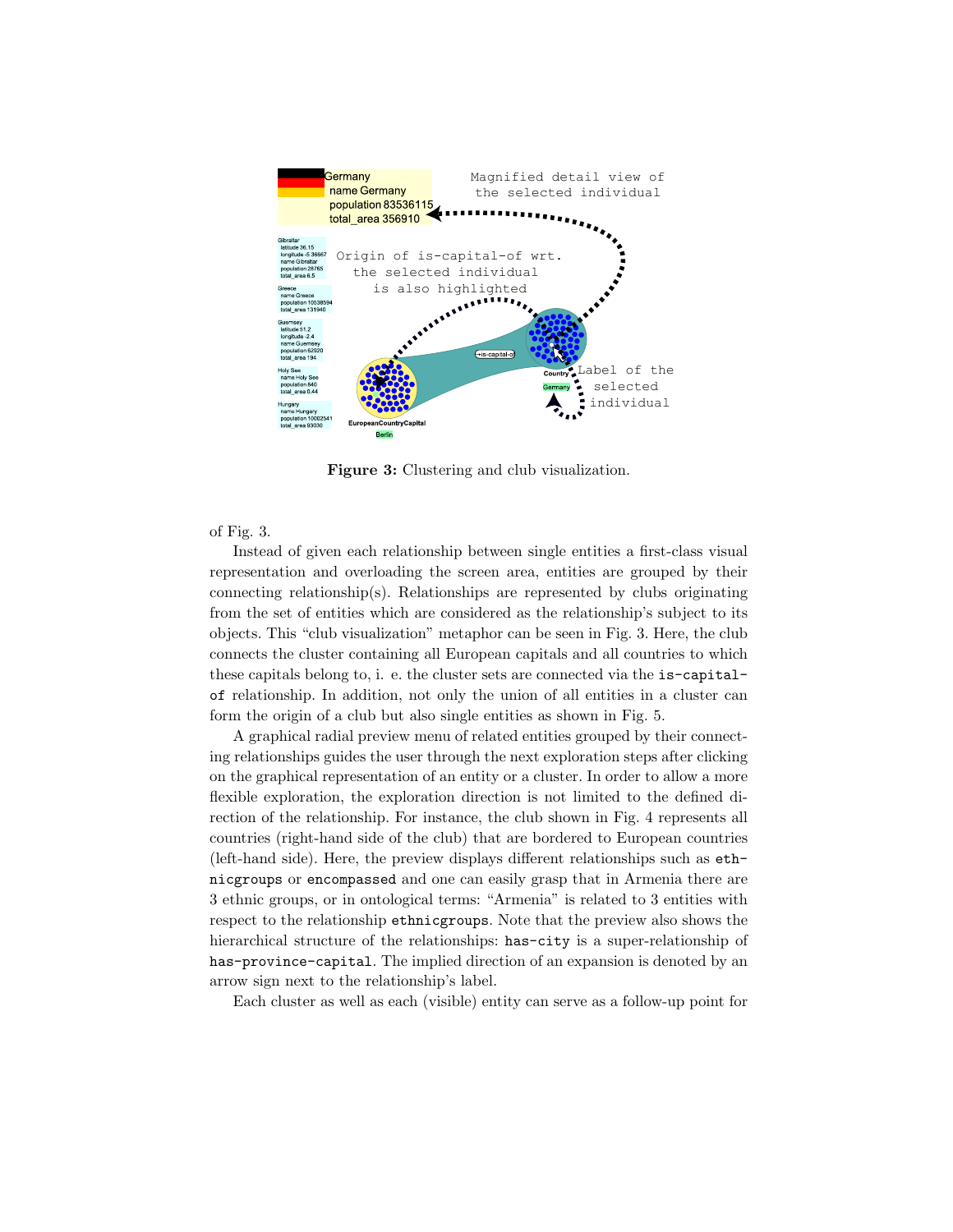

Figure 4: Previews for connected entities grouped by relationships.

further expansions to allow not only parallel expansion paths but also chains of expansions. Note that in a chain of expansion the result cluster of the previous query (i. e. expansion) is used as follow-up point for the next expansion step. For instance, Fig. 5 shows the religions worshiped in countries encompassed by Europe (expansion chain) as well as all continents those countries belong to in parallel.

To easily grasp the related entity/entities to a given one with respect to expanded relationships all entities of the origin of the club and, if further club expansion is available, of the entities of the corresponding relationship wrt. the highlighted entity are recursively highlighted, too. For instance, in Fig. 3 the mouse pointer is hovering over "Germany". As a result its label is rendered at the bottom of the cluster and because "Berlin" is the only origin of the is-capitalof property the corresponding graphical representation is also highlighted and its label also rendered at the bottom of the EuropeanCountryCapital cluster.

#### 4.2 Visualizing Quantities

Besides qualities, the representation of quantities is another important dimension of visual analytics: we found out that quite a number of queries inherently require to take quantities into account. Even if one can easily grasp how many entities are related to a given one with respect to a specific source by manually counting them, it is more complex to visually answer how many entities in a cluster are related to a specific one within its successor cluster. It is also not enough to count them because it is more a question about the distribution of entities.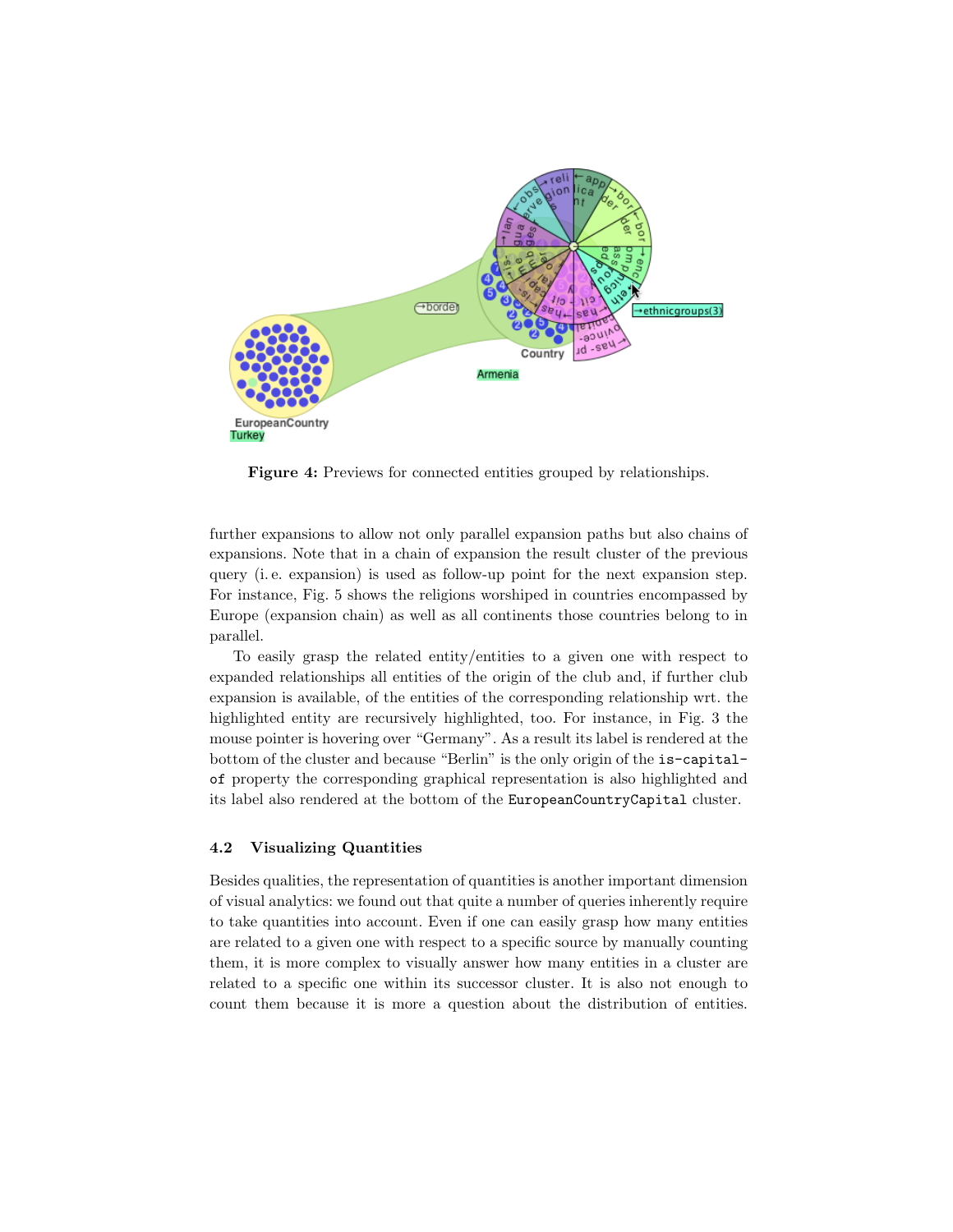

Figure 5: Multiple expansion paths.

For instance, to answer the question within the MONDIAL domain which are the countries with the most rivers flowing through, one would start with the cluster representing all rivers. After expanding the club connected via the flowsthrough-country relationship one gets a cluster consisting of all corresponding countries as shown in Fig 6. Note that one can also recognize the distribution of countries to rivers as well as interactively get the corresponding rivers. Derived from well-known methods from visual analytics we have implemented a simple but powerful solution: the diameters of each country circle scales proportionally with the number of related deserts in the predecessor club. In case that there is more than one single source entity their number is also drawn within the entity circle as shown in Fig. 6. For instance, 29 rivers flow through Russia. One can also figure out on which continents the river flows. By expanding the country cluster with respect to the encompassed relationship it shows a follow-up quantity, namely the distribution of those countries to encompassing continents. Consider another example shown in Fig. 5. Here one can easily grasp the distribution of European countries to continents and one can see that two countries, namely Russia and Turkey, belongs also to the Asian continent.

# 5 Conclusion

In this paper we introduced our "club visualization" metaphor which combines established methods from visual exploration and visual analytics in order to discover hidden connections between individuals while not disturbing the user when